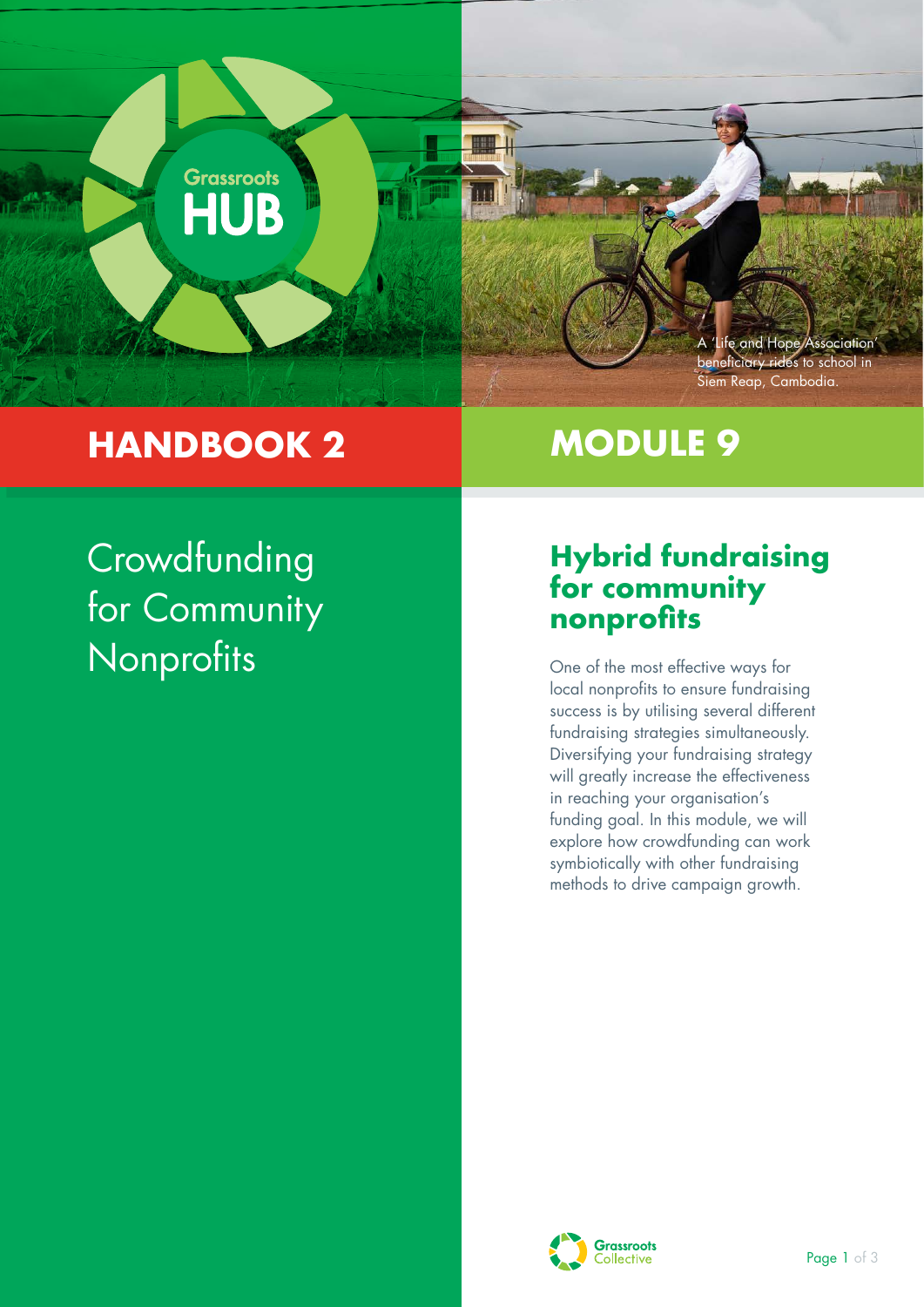**What is a Hybrid Campaign?**

## A fundraising campaign which incorporates<br>multiple different strategies simultaneously **CAMPAIGNS in order to optimise results multiple different strategies simultaneously**

**Different strategies for hybrid campaigns include: crowdfunding, events, partnerships, and high donor and venture capitalist solicitation.**

**By approaching fundraising from many different angles, you can tailor your organisation's approach to meet the needs of specific segments of your audience.**

#### **Using events to bring your crowdfunding to life**

Whilst there are many different types of fundraising you can use to compliment your crowdfunding efforts, few are as powerful as the synergistic effect of using live events in conjunction with your campaign.

- Live events are extremely effective when executed properly for a number of reasons:
	- + The donor sees an immediate return on their donation in the form of a good time, which they are having by attending the event.
	- + Peer pressure can be an influential tool in increasing donations as people are more likely to give, and give larger amounts, when they feel that others are watching.
	- + Attaching the organisation to real-life people breeds credibility and legitimacy with donors.
- Live Fundraising events can include anything from concerts to triathlons, pancake breakfasts or costume galas. Get creative and keep your audience in mind. Try to identify types of events that compliment your mission or allow you to show off your work.
- Utilise the crowdfunding platform and your social media presence to increase the hype surrounding a live fundraising event.
- Partner with local businesses to help minimise the costs of the event and involve the local community.
- Make sure to clearly define in advance how the organisation will get the funds from the event when it is over.
- In the digital age we live in, these "live events" need not exclusively be things that people attend in-person. Have your supporters make appeals for your organisation on "Facebook live" or ask them to get their CrossFit gym to participate in a session to raise funds. Whatever your crowd is into, there is a way to turn it in to a fundraising opportunity.